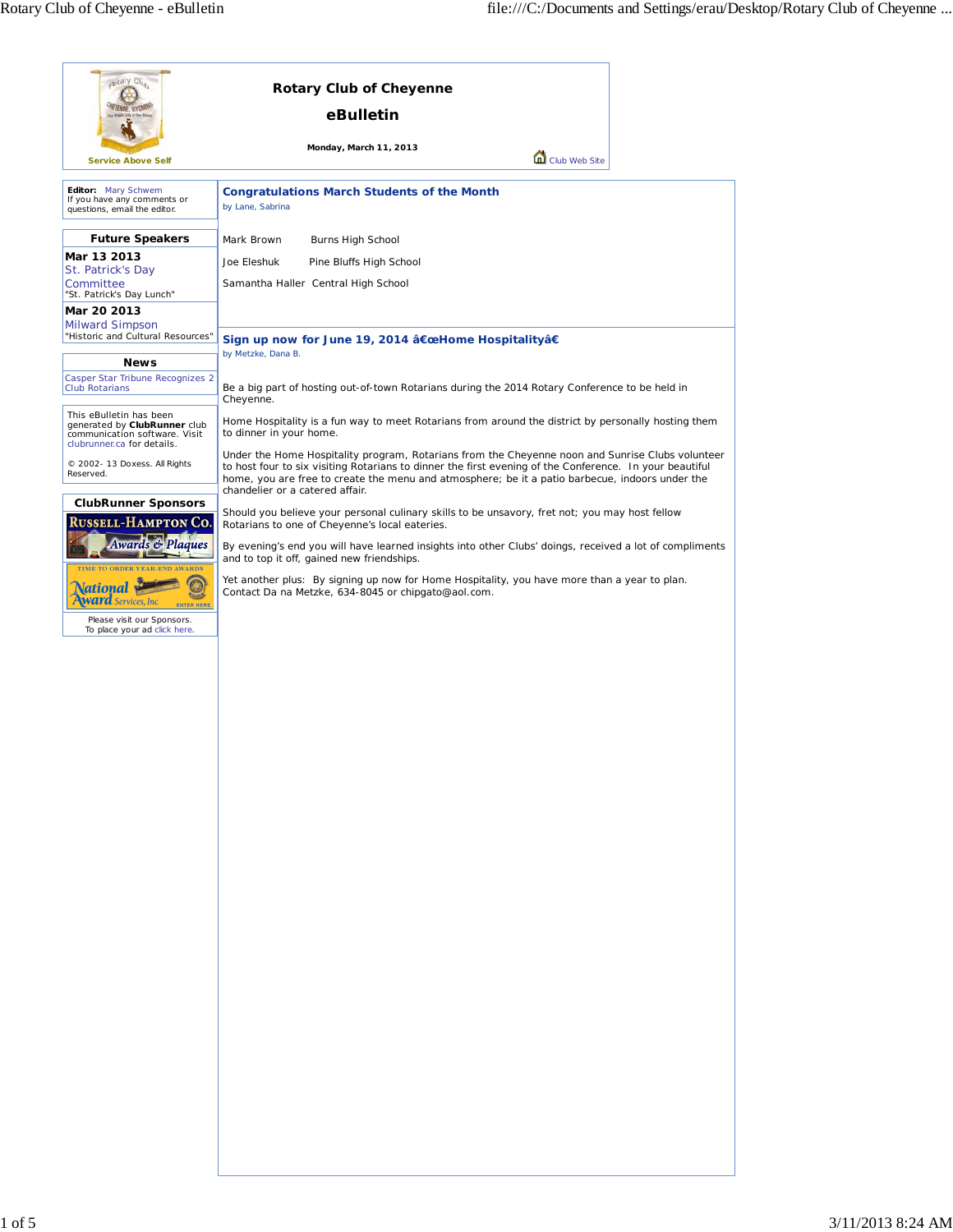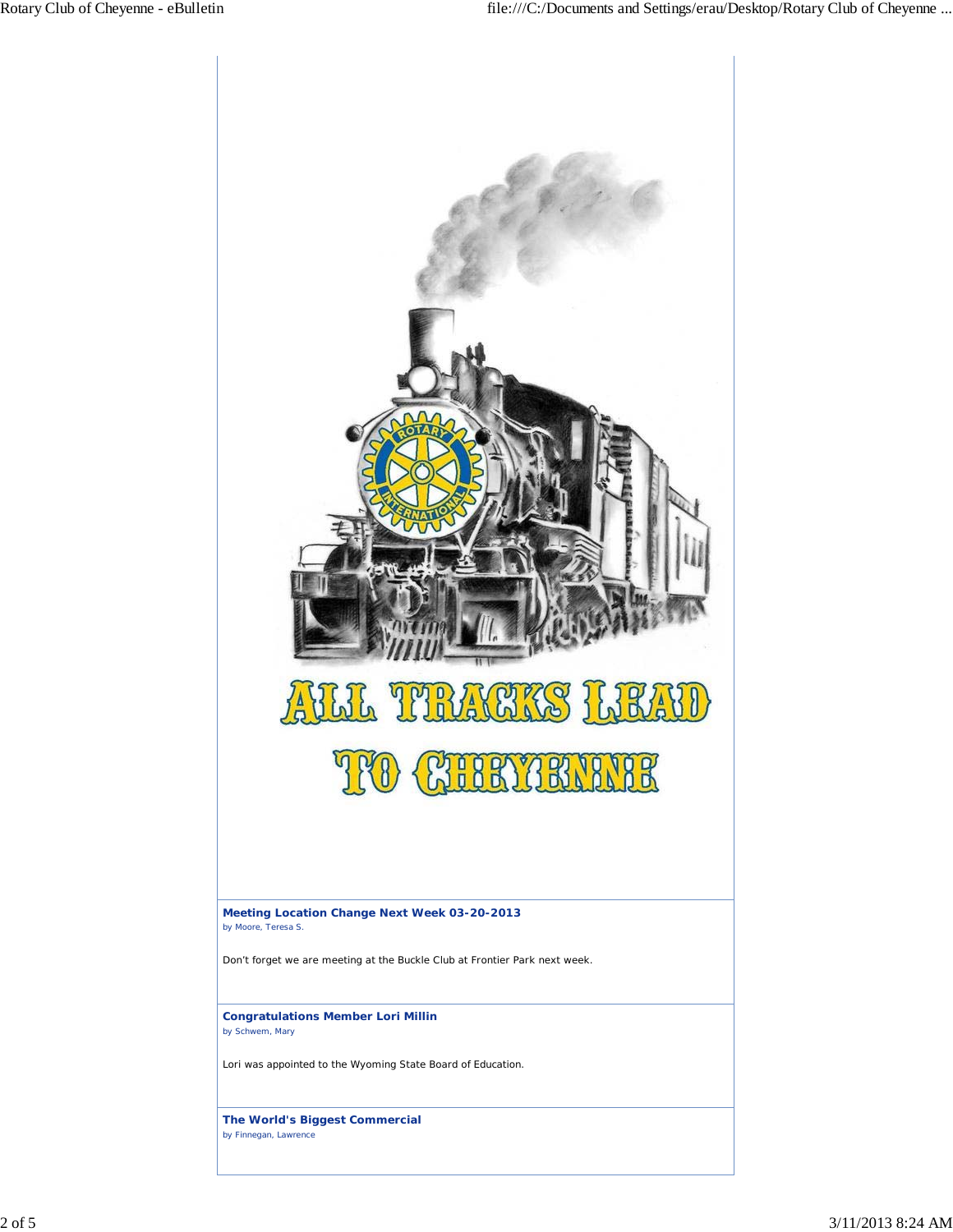When Rotary began the fight against polio, the crippling disease affected 350,00, mostly children in 125 countries every year.

After nearly 30 years and immunizing more than 2 billion children against polio, Rotary and its partners are on the brink of making history. We are This Close. Fewer than 700 new cases were reported in 2011, and the wild polio virus today is confined to isolated pockets in only three countries.

Thanks to the efforts Of Mick Finnegan, our Club has been added to the World's Biggest Commercial. one starring thousands of people around the world. One that enables every day folk form all walks of life to join with Nobel laureates, movie stars, famous musicians and other notable people to express a united commitment to End Polio Now.

The commercial made its debut in New York's Times Square this weekend. Unable to make it to New York City? Check it out at thisclose.endpolio.org. Our pictures are at about the 60 minute mark.

## **High School Career Interest Fair**

*by Kunz-Wilkinson, Katharine*

We are excited to be offering the students of Laramie County School District #1 (LCSD1) another GREAT career interest fair! South High School will be hosting its 2<sup>nd</sup> annual career interest fair for all high school-aged youth in the district on Thursday, April 18 from 11:15 AM – 2:00 PM in collaboration with LCSD1, Laramie County Community College Workforce and Community Development and the WY Department of Workforce Services Cheyenne Workforce Center.

Last year, your presence at the fair was fantastic! The attendance surpassed the committee's expectations. In our first year, we had over 1,000 students and 100 careers represented. Students' feedback was very positive and even today, students have referenced their experience at the career fair as they talk about their future plans and career choices.

For more information , Please contact Katherine Wilkinson by e-mail at kwilkinson@kkwconsulting.net.

**Club Service Opportunity** *by Schwem, Mary*

We are looking for an assistant Editarian for our weekly newsletter and e-Bulletin. If interested, please talk to Mary Schwem or e-mail her mawbschwem@bresnan.net.

Club Service/Meetings is looking for 3-4 volunteers to fill a newly established A/V Committee. The volunteers will be responsible for all A/V at weekly meetings – this includes setting up the computer for weekly meetings, coordinating all audio visuals for the meeting (songs, power-points and program presentations), adjusting microphone volume, etc. If interested, please contact Sabrina Lane, slane@lcc.wy.us.

## **6th Annual Cranium Cup**

*by Wagner, Lee*

Dust off your gray matter. Focus your concentration . Test your mental acumen. Show-off your amazing knowledge of trivia (important and otherwise).

Once again it is time to start gearing up for the 6th Annual Cheyenne Rotary Foundation Cranium Cup.

Mark your calendars! The big night this year is Friday, April 12th, in the Grand Ballroom of the Holiday Inn.

Now is the time to organize your teams! The cost per team again this year is only \$800 which includes: a tasty plated dinner for eight (8), the exciting competition, a evening of unequalled entertainment, and fabulous TROPHIES!

Sponsorships Available

In addition to sponsoring a team, your company, organization, or you personally, can help the local Cheyenne Rotary Foundation achieve its annual fundraising goal by becoming a direct sponsor of the Cranium Cup.

Sponsor levels are:

Platinum Level = \$750 and over

Gold Level = \$500-\$749

Silver Level = \$250-\$499

Please contact us to secure your team reservation, or make a sponsorship commitment.

| Lynne Boomgaarden  | Khale Lenhart                                 | Lee Wagner          |
|--------------------|-----------------------------------------------|---------------------|
| CC Committee       | <b>CC Committee</b>                           | <b>CC Committee</b> |
| 307-426-4104       | 307-632-0541                                  | 307-634-7755        |
| Lynne@sbwyolaw.com | klenhart@hirstapplegate.com leewagner@kgwn.tv |                     |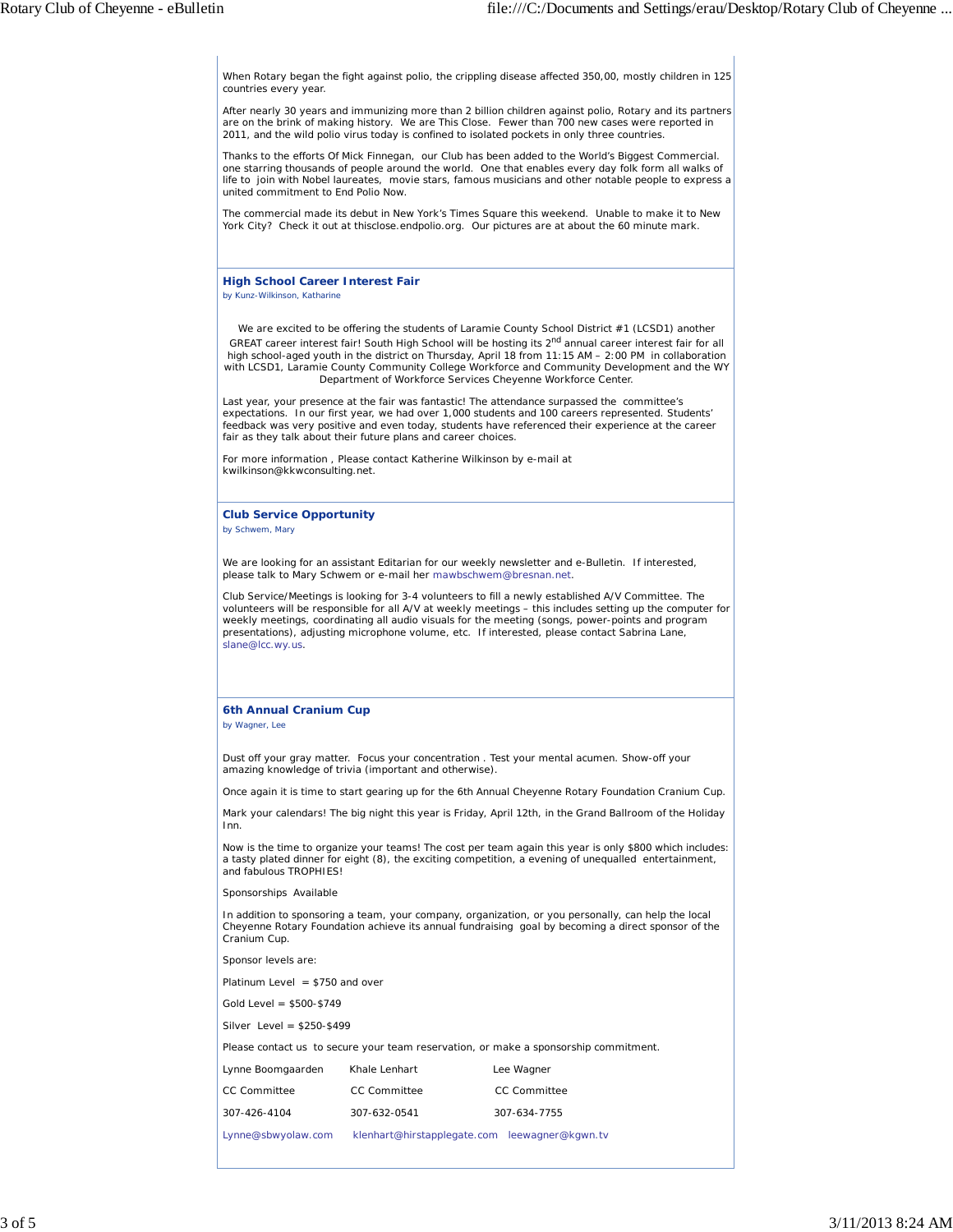| One of the ways we can give to the Rotary Foundation is through recurring giving. Registration is<br>easy. You choose the amount and it can be automatically charged to your credit card monthly or<br>quarterly however you prefer. Follow the instructions through the link: http://www.rotary.org<br>/contribute. You'll be glad you did. |                                                                                                          |  |
|----------------------------------------------------------------------------------------------------------------------------------------------------------------------------------------------------------------------------------------------------------------------------------------------------------------------------------------------|----------------------------------------------------------------------------------------------------------|--|
| Please Report Make-Up Meetings on the Back of the Attendance Card<br>by Moore, Teresa S.                                                                                                                                                                                                                                                     |                                                                                                          |  |
| If you attend another Club's meeting, a committee meeting or participate in any club sponsored<br>name and the date. By doing so, you will be given credit for attendance.                                                                                                                                                                   | activity, please be sure to note it on the back of the attendance card. You just need the activity, your |  |
| 2012-13 Club Directors and Committee Chairs<br>by Schwem, Mary                                                                                                                                                                                                                                                                               |                                                                                                          |  |
| Club Service/Meetings - Sabrina Lane                                                                                                                                                                                                                                                                                                         | <b>Club Service/Public Relations - Kim Withers</b>                                                       |  |
| Programs - Brittany Ashby                                                                                                                                                                                                                                                                                                                    | National Honor Society Insert - Amanda Esch                                                              |  |
| Inspiration - Janet Lewis                                                                                                                                                                                                                                                                                                                    | Media/Photographer - Katharine Kunz-Wilkinson                                                            |  |
| Music- Sylvia Hackl                                                                                                                                                                                                                                                                                                                          | Website - Mary Schwem                                                                                    |  |
| Valentine's Day Lunch - Darcee Snider                                                                                                                                                                                                                                                                                                        | COG - Mary Schwem                                                                                        |  |
| Historian - Dave Foreman<br>Banners - Jeannie Martinez                                                                                                                                                                                                                                                                                       | Club Directory - Tim Ellis, Mick Finnegan, Ed<br>Wallace                                                 |  |
| By-Laws - Scott Meier                                                                                                                                                                                                                                                                                                                        | We Care - Mary Carroll                                                                                   |  |
|                                                                                                                                                                                                                                                                                                                                              | Facebook - Brittany Ashby                                                                                |  |
|                                                                                                                                                                                                                                                                                                                                              | Radio & Print PSA's - David Bush                                                                         |  |
|                                                                                                                                                                                                                                                                                                                                              | Television PSA's - Lee Wagner                                                                            |  |
| Club Service/Activities - Randy Ford                                                                                                                                                                                                                                                                                                         | New Generations/RYLA - Chris Church                                                                      |  |
| Cranium Cup - Lee Wagner                                                                                                                                                                                                                                                                                                                     | Highway Cleanup - Wayne Johnson                                                                          |  |
| New Projects - Bob Womack                                                                                                                                                                                                                                                                                                                    | RYLA - Lori Schoene                                                                                      |  |
| Polio Plus - Mick Finnegan                                                                                                                                                                                                                                                                                                                   | Young RYLA - Kelly Wright                                                                                |  |
| Rotarian Spotlight - Harry LaBonde                                                                                                                                                                                                                                                                                                           | LCCC Rotaract - Jerri Griego                                                                             |  |
| Peaches - Derek Baker                                                                                                                                                                                                                                                                                                                        | <b>Community Rotaract - George McIlvaine / Darcee</b><br>Snider                                          |  |
|                                                                                                                                                                                                                                                                                                                                              | Interact - Lori Milllin - Central<br>Sylvia Hackl - East                                                 |  |
|                                                                                                                                                                                                                                                                                                                                              | Chad Craig - South                                                                                       |  |
| Memebership/Vocational Service - Lori Millin                                                                                                                                                                                                                                                                                                 | Community Service - Derek Baker                                                                          |  |
| Rotary 101 Orientation - Bill Gentle (Chair), Lucie                                                                                                                                                                                                                                                                                          | St. Patrick's Day Lunch - Chris McRady                                                                   |  |
| Osborn                                                                                                                                                                                                                                                                                                                                       | Rural Appreciation - Phil Rosenlund                                                                      |  |
| <b>New Member</b> - James Bowers                                                                                                                                                                                                                                                                                                             | Discretionary Giving - Dave Cook                                                                         |  |
| Career Day - Katharine Wilkinson                                                                                                                                                                                                                                                                                                             | VA Santa Visit - Billie Addleman                                                                         |  |
| Rotary Party - Lori Millin<br>Teacher of the Month - Jamie Markus                                                                                                                                                                                                                                                                            | Meals on Wheels - Rod Hartshorn                                                                          |  |
| International Service - Ann Nelson                                                                                                                                                                                                                                                                                                           | Community Service/Education - Don Day                                                                    |  |
| World Community Service - Brent Lathrop                                                                                                                                                                                                                                                                                                      | <b>Student of the Month - Robyn Sims</b>                                                                 |  |
| Rotary International Foundation - Roger Schreiner                                                                                                                                                                                                                                                                                            | National Honor Society - Donna Beaman                                                                    |  |
| World Peace Fellow/Amb. Scholarship - Lucie                                                                                                                                                                                                                                                                                                  | <b>Read to Me</b> - Jamie Markus                                                                         |  |
| Osborn<br>Picnic - Chris McRady                                                                                                                                                                                                                                                                                                              | Dictionaries - Brittany Ashby                                                                            |  |
| New Generations/Youth - Anne Miller                                                                                                                                                                                                                                                                                                          | <b>Nominating Committee</b>                                                                              |  |
|                                                                                                                                                                                                                                                                                                                                              | Co-Chairs: Jim Applegate, Fred Baggs                                                                     |  |
|                                                                                                                                                                                                                                                                                                                                              |                                                                                                          |  |
|                                                                                                                                                                                                                                                                                                                                              |                                                                                                          |  |
|                                                                                                                                                                                                                                                                                                                                              |                                                                                                          |  |
| <b>Christmas Party - James Bowers</b><br>Four Way Test Scholarship - Eric Todd<br>Youth Exchange - Beth Van De Wege                                                                                                                                                                                                                          |                                                                                                          |  |